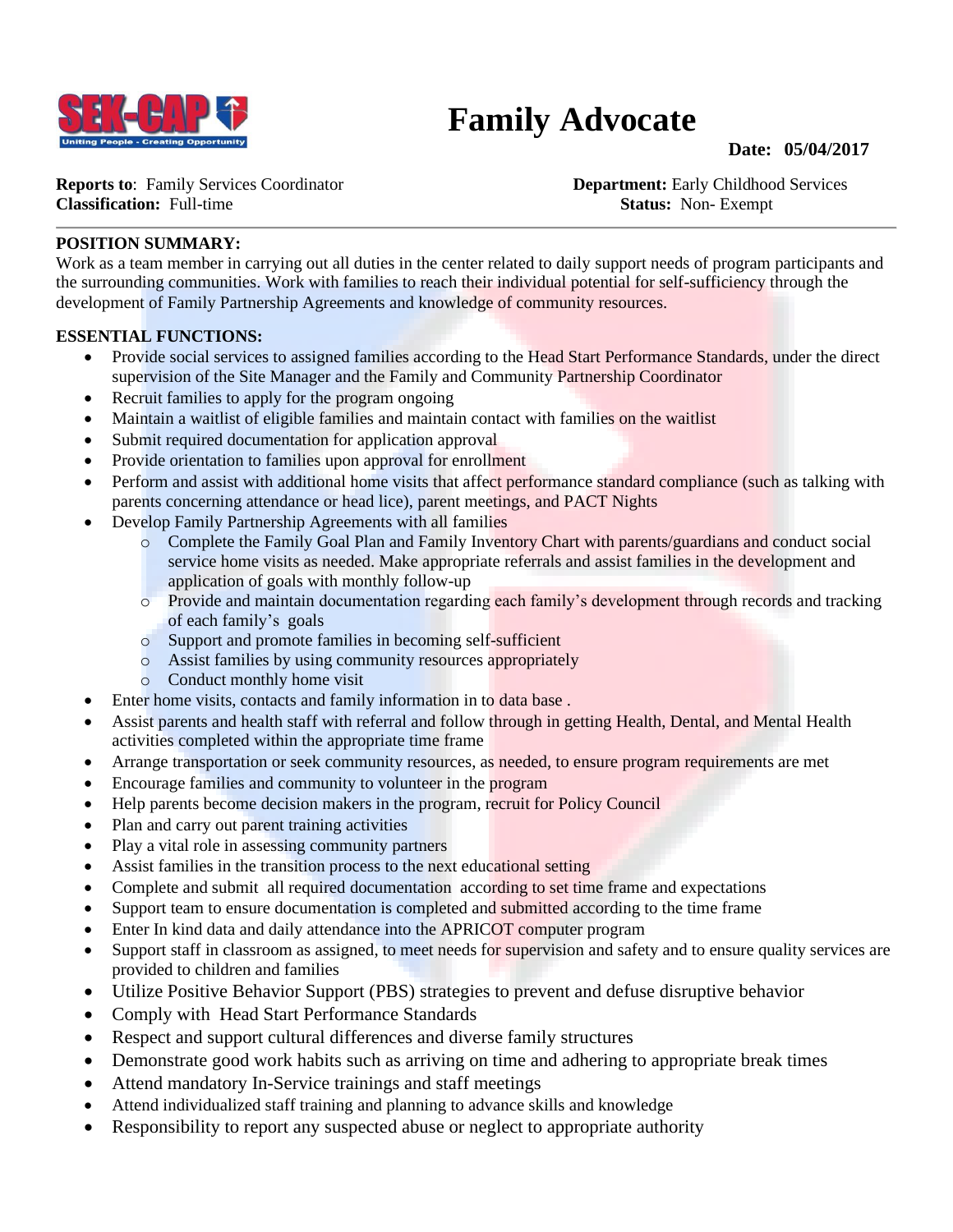- Advocate for SEK-CAP, Inc. in the community
- Maintain and assure confidentiality and privacy of SEK-CAP, Inc. customers
- Uphold and promote the core values and mission statement of SEK-CAP, Inc.
- Support management decisions both in actions and words
- Other duties as assigned

## **KNOWLEDGE AND EXPERIENCE:**

Essential:

- Basic computer skills on IBM compatible P.C. systems and software
- Basic operation skills of general office equipment such as photocopiers, faxes, and phone systems
- Ability to get along with diverse personalities; tactful, mature, and flexible
- Ability to meet and deal tactfully with the general public and to communicate effectively and clearly both orally and in writing
- Resourceful and well organized self-starter, needing minimal supervision
- Ability to establish and maintain positive, effective working relationships with co-workers, community partners, and customers
- Ability to learn and adapt

Desired:

- Knowledge of Head Start Performance Standards/State Licensing requirements
- Knowledge of area resources

## **EDUCATION AND QUALIFICATIONS:**

- Degree in Social Services preferred or equivalent of 4 years' experience in family service coordination
- One year experience working with young children and families providing Family Services Coordination is preferred
- Successfully complete a physical exam and TB skin test before beginning employment and every three years thereafter, with the exception of a diagnosed medical condition requiring annual exams
- Obtain First Aid card and CPR certification within 30 days
- Obtain Bus Monitor training at first available opportunity
- Possess current, valid driver's license and meet agency insurance underwriting guidelines
- Submit to and pass standard criminal history check
- Submit to and pass standard drug screen test
- Successfully complete a physical exam, TB skin test, and be fully vaccinated for COVID-19 before

beginning employment

## **PHYSICAL REQUIREMENTS/WORK ENVIRONMENT:**

The physical demands and work environment described here are representative of those that must be met by an employee to successfully perform the essential functions of this job. Reasonable accommodations may be made to enable individuals with disabilities to perform the essential functions:

- Use hands to finger, handle, or feel
- Reach with hands and arms
- Sit or occasionally stand; walk and stoop, kneel, or crouch
- Regularly lift and/or move up to ten pounds
- Required vision abilities include close vision, distance vision, peripheral vision, depth perception and ability to adjust focus
- Occasional exposure to wet and/or humid conditions
- Outside weather conditions
- Extreme cold and extreme heat
- Noise level is usually quiet to moderate

*The duties listed above are intended only as illustrations of the various types of work that may be performed. The omission of specific statements of duties does not exclude them from the position if the work is similar, related or logical assignment to the position. The job description does not constitute an employment agreement between the employer and employee and is subject to change by the employer as the needs of the employer and requirements of the job change.*